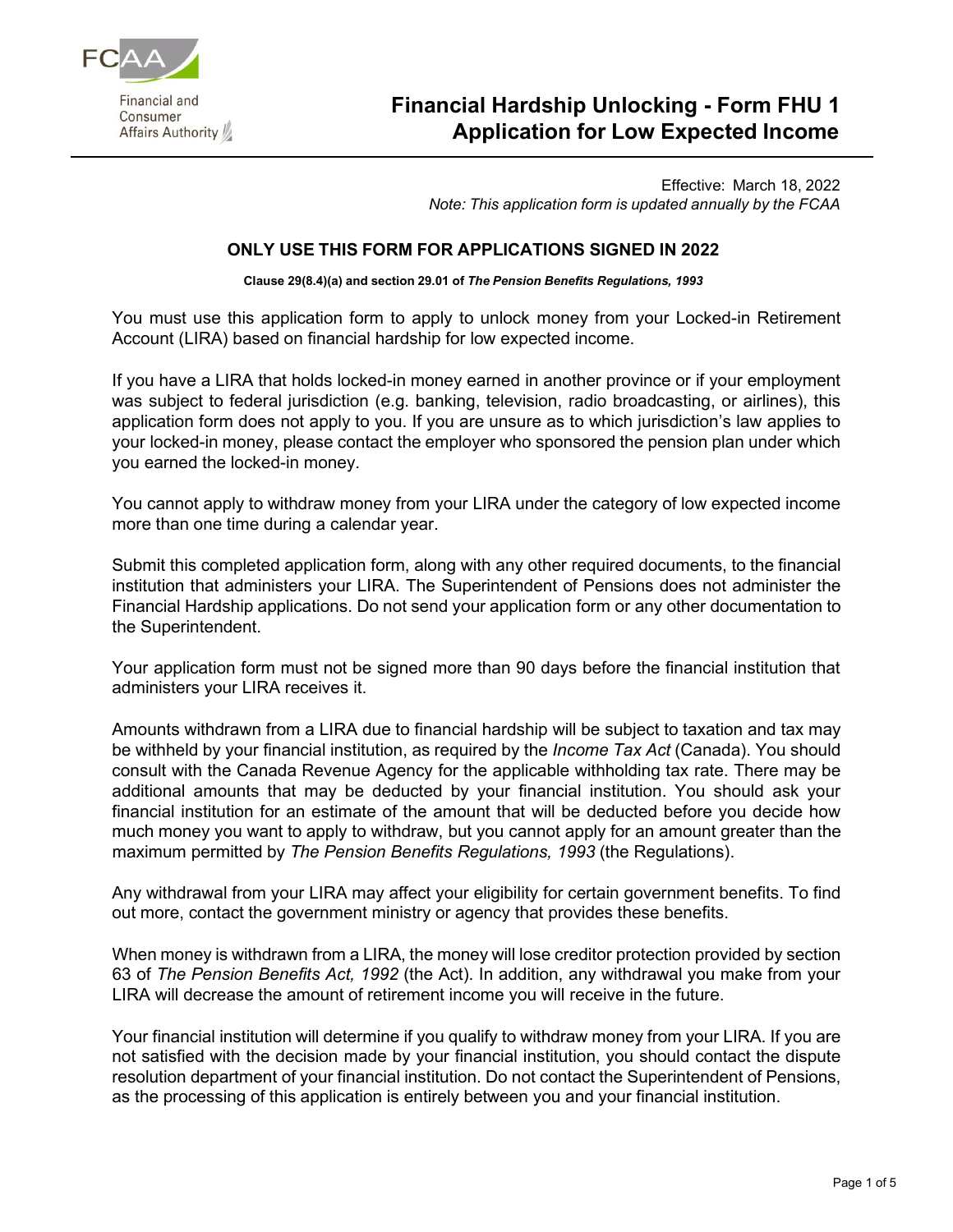If your application is approved, the money may be paid to you as a lump sum payment or by transfer to a registered retirement savings plan (RRSP).

This application form and the required information, signatures and supporting documentation are required by the Regulations.

Note: The personal information that you provide on this application form and on any other submitted document is necessary for your financial institution to determine if you qualify to have money released from your LIRA for reasons of financial hardship. If you have any questions about the collection, use or disclosure of your personal information, please check the Privacy Policy of the financial institution holding your locked-in money. The financial institution and its representatives are required to comply with all applicable privacy requirements in dealing with the information provided as part of this application.

## **Spouse's Consent to Withdrawal and Waiver of Entitlements**

If you have a spouse, you may not make a withdrawal from the LIRA unless the financial institution that administers the LIRA receives your Spouse's Consent to Withdrawal and Waiver of Entitlements in Form 6 of the Appendix in the Regulations. Form 6 must be signed by your spouse in the presence of a witness and outside your presence not more than 90 days before the date of the withdrawal.

### *Definition of Spouse*

Clause 2(1)(ff) of the Act defines "spouse" as follows:

#### (ff) **"spouse"** means:

- (i) a person who is married to a member or former member; or
- (ii) if a member or former member is not married, a person with whom the member or former member is cohabiting as spouses at the relevant time and who has been cohabiting continuously with the member or former member as his or her spouse for at least one year prior to the relevant time.

## **Additional Information**

For additional information regarding financial hardship unlocking, please visit our website at: <https://www.fcaa.gov.sk.ca/>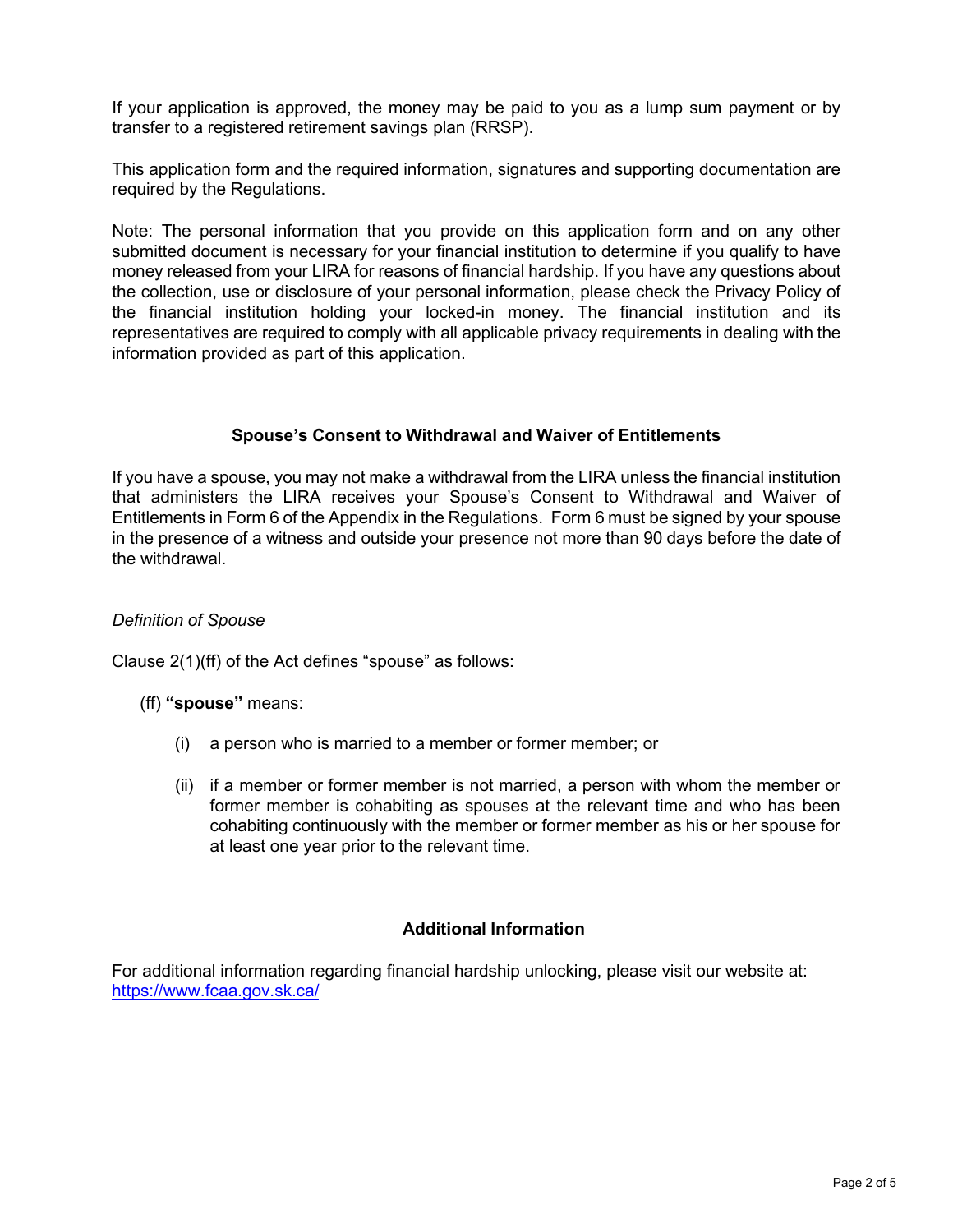# **APPLICANT INFORMATION**

# **Part 1 – Information about the Owner of the LIRA**

**1. Provide the following information about yourself:**

| <b>LAST NAME</b>       | <b>FIRST NAME</b> |             | MIDDLE NAME                |
|------------------------|-------------------|-------------|----------------------------|
| <b>MAILING ADDRESS</b> |                   |             |                            |
| <b>CITY</b>            | <b>PROVINCE</b>   | POSTAL CODE | <b>TELEPHONE</b>           |
| <b>EMAIL ADDRESS</b>   |                   |             | DATE OF BIRTH (MM/DD/YYYY) |

**2. Provide the following information about your LIRA from which you are applying to withdraw money:**

| NAME OF FINANCIAL INSTITUTION HOLDING LIRA |  |
|--------------------------------------------|--|
|                                            |  |
| <b>ACCOUNT NUMBER OF LIRA</b>              |  |
|                                            |  |

**3. Please refer to the definition of "spouse" under the Act***.* **If you have a spouse on the date you sign this Application, provide the following information about your spouse:**

| <b>LAST NAME</b>                         | <b>FIRST NAME</b> |             | <b>MIDDLE NAME</b> |  |
|------------------------------------------|-------------------|-------------|--------------------|--|
|                                          |                   |             |                    |  |
| MAILING ADDRESS $\Box$ SAME AS APPLICANT |                   |             |                    |  |
|                                          |                   |             |                    |  |
|                                          |                   |             |                    |  |
| <b>CITY</b>                              | <b>PROVINCE</b>   | POSTAL CODE | <b>TELEPHONE</b>   |  |
|                                          |                   |             |                    |  |

#### **Part 2 – Low Expected Income**

To qualify to withdraw money from your LIRA for financial hardship due to low expected income, your expected total income from all sources before taxes for the 12 months after the date you sign this application must be **\$43,267 (which is 66 2/3% of the 2022 YMPE), or less.**

#### **Important**

You may apply only once in a calendar year to withdraw money from your LIRA under the category of low expected income.

**1. Other than this application, have you applied to withdraw money from this LIRA based on low expected income at any time during 2022?**

| es<br>Y |
|---------|
| No      |

If you answered "**Yes**", you cannot apply again based on low expected income from this LIRA this year. You must wait until 2023 to apply under this category and use the 2023 application form.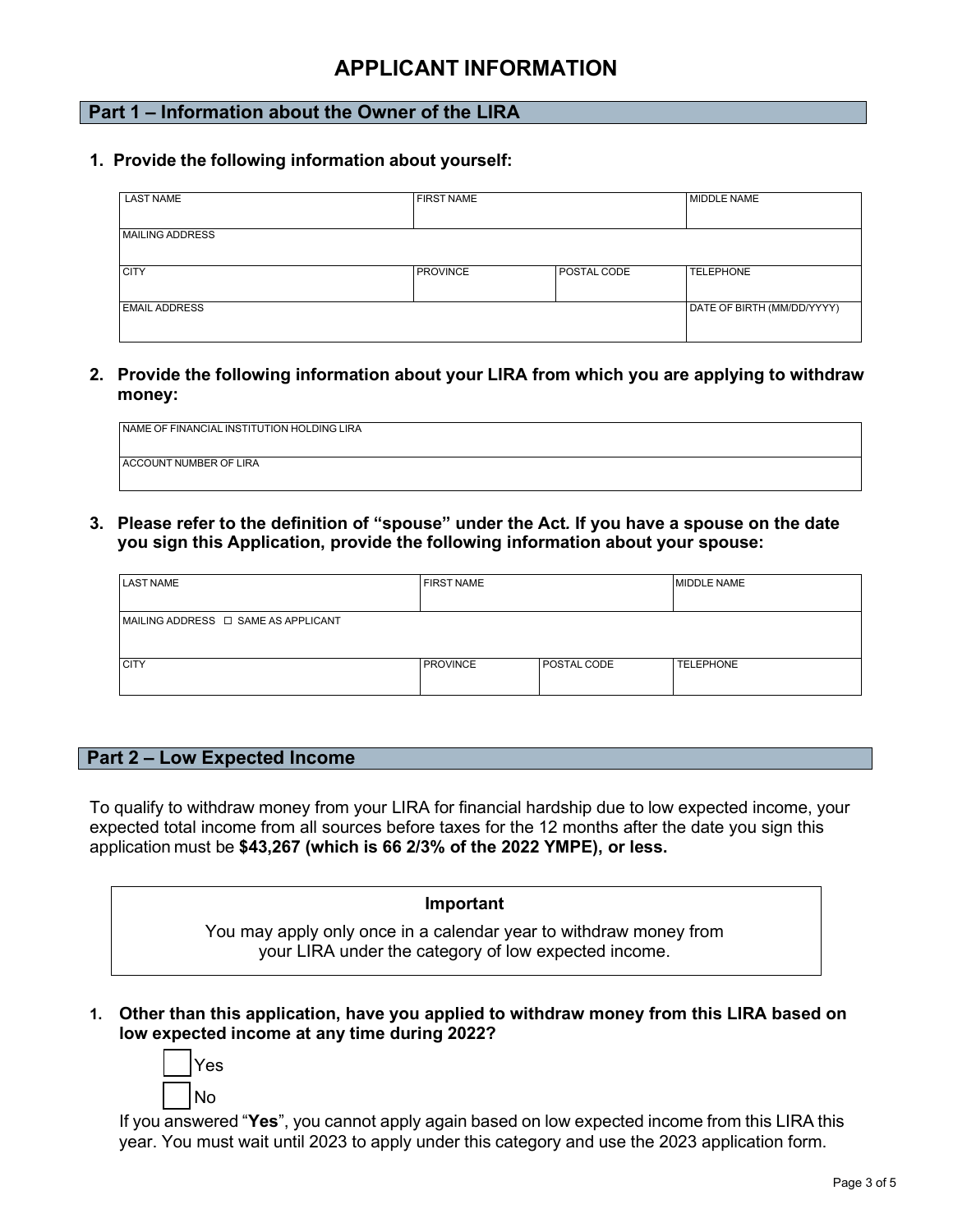## **2. The maximum amount that may be withdrawn from this LIRA in accordance with the Regulations.**

You must complete this formula:

# **Step One**

Provide your expected total income from all sources before taxes for the 12 months following the date you sign this application.  $\vert(A) \vert$ 

Do not include any expected income from any other family members. If you do not expect to receive any income in the next 12 months, enter **zero.** The amount in Box (A) cannot be more than \$43,267.

## **Step Two**

## **Step Three**

The maximum amount of money that may be withdrawn from your LIRA for low expected income is the amount in Box (C) plus the amount of taxes that must be deducted and withheld as a result of the withdrawal. However, the amount of money that you will receive as a result of a maximum withdrawal is the amount in Box (C), less any applicable fees charged by your financial institution for the withdrawal.

You may not withdraw an amount that is greater than the amount of money in your LIRA.

**3. Specify the amount of money that you are applying to withdraw from this LIRA (Choose only one of the following options):**



I want to have the maximum amount allowed under the Regulations withdrawn from my LIRA.

**or**



I want to have  $\parallel$  withdrawn from my LIRA, which is less than the maximum amount allowed under the Regulations. I understand that under this option, the amount of money that I will receive will be the amount that I have requested to be withdrawn reduced by the amount of the taxes that must be deducted and withheld as a result of the withdrawal and any applicable fees charged by my financial institution for the withdrawal.